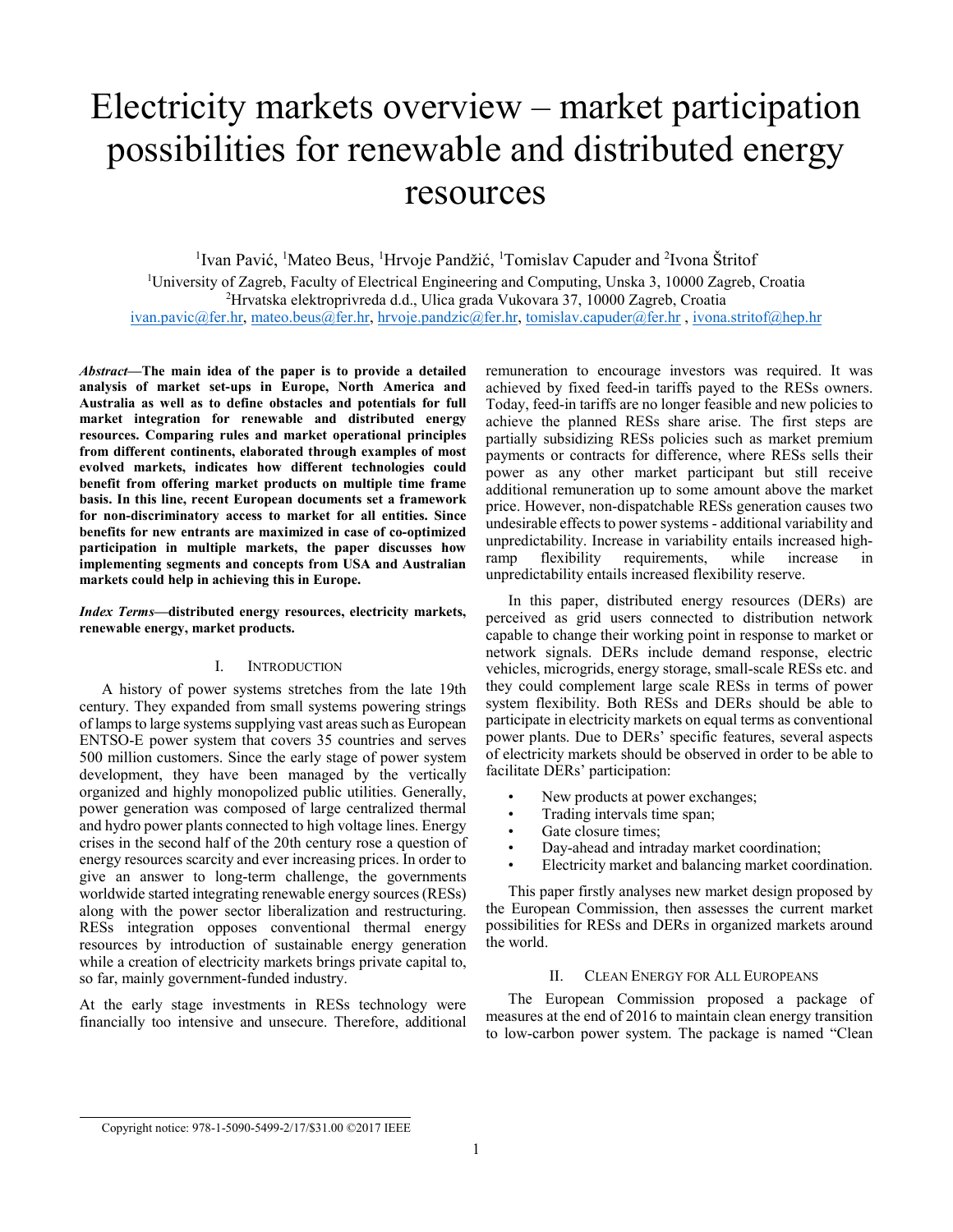Energy for All Europeans" [1]. One of the guiding principles is that consumers and DERs will have the central role in the European energy market of the future. As a counterbalance to uncontrollable and weather conditioned generation from RESs, new players should be enabled to participate in the market individually or through aggregation and to provide ever more necessary flexibility to the power system.

In such DERs orientated day-ahead and intraday market, market gate closure time and bid sizes become extremely important. A higher amount of energy traded at anonymousbidding organized electricity markets means less discrimination toward small capacity participants and an increase in their trading opportunities. A shorter gate closure time means a closer to real time trading which entails better balancing of RESs and higher flexibility value of DERs. A smaller bid size enables smaller RESs and DERs to participate in markets and to utilize their flexibility at a higher value. Therefore, the proposal of Regulation on the internal market for electricity [2] imposes minimum boundaries for both features. For example, for the gate closure time, Article 7 of [2] defines:"…as close to real time as possible…":

- "…at least as the intraday cross-zonal gate closure time determined in Regulation (EU) 2015/1222" [3]– where it says: "at most one hour before…"
- "…at least as short as the imbalance settlement period in both day-ahead and intraday markets."

In this document, strict rules are imposed for specific electricity market features mostly because the European Commission goal is harmonization of the national markets. In order to create a common electricity market stretching over European Union, minimum requirements should be met. The algorithm used for a single price coupling among national electricity markets is known as EUPHEMIA (stands for EU + Pan-European Hybrid Electricity Market Integration Algorithm). EUPHEMIA is used to calculate energy allocation and electricity prices across Europe, maximizing the overall welfare and increasing the transparency of the computation of prices and flows. In the coupled EU-wide electricity market, each member state will act as a bidding zone where crossborder interconnections act as borders (if there are structural congestions within member states they can be divided into more bidding zones, e.g. Germany).

## III. ELECTRICITY MARKETS

Power sectors can be managed by the vertically integrated monopolies or they can operate as liberalized markets. Marketbased power systems are organized as bilateral or pool-based with few consecutive markets: financial (long-term hedging) markets, day-ahead scheduling/markets and intraday markets (or real-time markets). Apart from energy markets, frequency control ancillary services, also called balancing services, can be acquired through a market mechanism. Balancing markets can be organized as separate markets or co-optimized with the energy market. Financial markets refer to hedging contracts not related to physical delivery of electricity and are out of scope of this paper.

Generally, day-ahead spot markets operate as follows: bids for power supply and demand are submitted and market clearing price is derived based on intersections of the supply and demand curves (demand curves are often forecasted). Balancing services can be marketed analogously. Bids for service provision are sorted in an increasing order constituting a supply curve. Demand curve represents service requirements. The crossing of the two determines the price of the service.

Intraday markets in Europe are usually continuous; the prices are set on a pay-as-bid basis for all transactions. Intraday market acts as balancing market to support day-ahead auctions. The prices for the same product may vary during the trading period. The following subsections describe several types of well-functioning markets throughout the world, more specifically in Europe, USA and Australia.

# *A. Europe*

Each EU member state regulates its own power market, but the ultimate goal is coupling them into a single EU market. An important feature of national markets is possibility to trade both on bilateral basis and on the organized power market (power exchange, where transactions in a way create national electricity price) within the same geographical area. A metric called liquidity of organized power market can be used to determine a share of electricity traded in organized power markets in regards to the total system consumption. A higher market liquidity increases a market participation possibility for RESs and DERs. Table 1 shows liquidity of organized power markets in Europe (Official market reports for 2015. for each concerned market has been used as reference).

| <b>Electricity market</b> | Countries       | Liquidity |
|---------------------------|-----------------|-----------|
| Nord Pool                 | Nordic/Baltic   | 95 %      |
| OMIE                      | Spain/Portugal  | 79 %      |
| <b>GME</b>                | Italy           | 68 %      |
| EPEX UK & UK N2EX         | United Kingdom  | 53 %      |
| <b>EPEX DE/AT</b>         | Germany/Austria | 53 %      |
| <b>EPEX NL</b>            | Netherlands     | 39 %      |
| <b>EPEX CH</b>            | Switzerland     | 38 %      |
| <b>EPEX BL</b>            | Belgium         | 29 %      |
| <b>EPEX FR</b>            | France          | 23 %      |
| <b>CROPEX</b>             | Croatia         | 2%        |

Table 1 Liquidity of European Electricity Markets for 2015.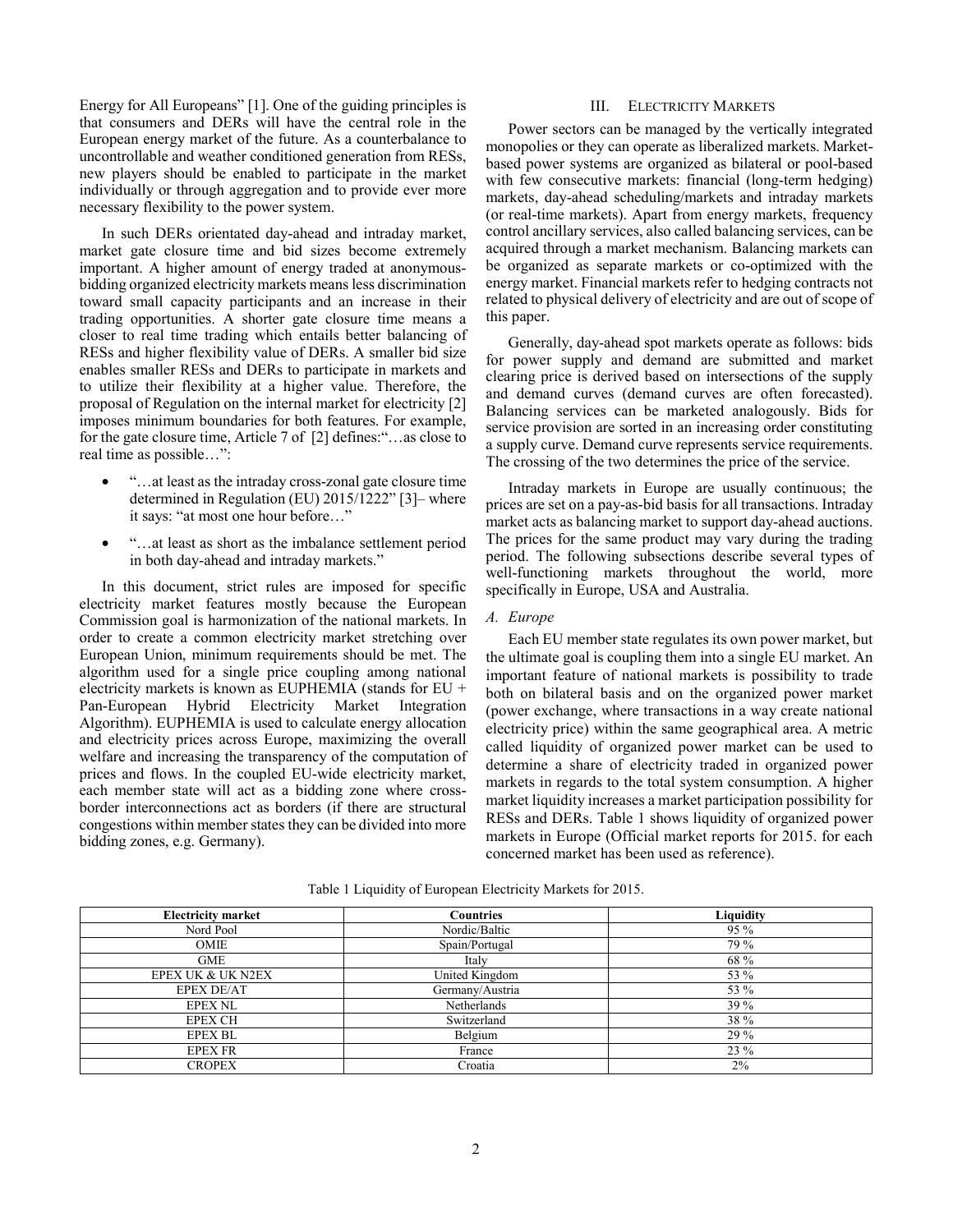Electricity markets and balancing markets in Europe are always organized as two separate markets. The main reason for such structure is existence of two separate entities for managing the electricity market operations – market operators, mostly in a form of power exchanges and transmission system operators (TSO) in charge of system balancing.

The so-called Nominated Electricity Market Operators (NEMOs) are in charge of organized electricity trading while TSOs are in charge of transmission grid and system balancing, i.e. organized balancing markets. Within a member state there could be more NEMOs (as competitors) and more TSOs (natural monopolies each operating a specific part of national transmission grid). More than one NEMO within a country brings competition between power exchanges and pushes them to increase efficiency of algorithms used and to design more flexible products. As examples of well-functioning electricity markets in Europe, Nord Pool and EPEX are analyzed in details.

# *B. Nord Pool*

Nord Pool is a NEMO in 13 European countries, but it holds the strongest position in Nordic and Baltic countries – the joint Nordic/Baltic electricity market [4]. Because of network congestions, the market is divided into bidding areas (15 in total) where each of the areas can have different electricity price.

A day ahead market offers four different products:

- Single hourly order where market participant specifies the purchase and/or sales volume for each hour.
- Block order which consists of a specified volume and price for at least three (Nordic and Baltic region)/two (GB region) consecutive hours within the same day.
- Exclusive Group (Euphemia optimized) is a cluster of sell and/or buy blocks out of which only one block can be activated.
- Flexible order (Euphemia optimized) where a market participant can define the energy volume he is willing to sell or buy at a specified order price limit.

An intraday market offers four different type of products as well: 15-min, 30-min, hourly and block products.

Each TSO in Baltic/Nordic region oversees balancing of its area through proper allocation of balancing services. Even though they are currently developing a single Nordic Balancing Power Market [5], auctions are still organized separately in each country.

## *C. EPEX SPOT*

EPEX SPOT is the most relevant NEMO in seven member states: Germany, Austria, France, Switzerland, UK, Belgium and the Netherlands [6].

A day-ahead market offers individual hours, block orders and smart blocks. Smart blocks can be linked block orders (a set of block orders with a linked execution constraint) and exclusive block orders (a set of block orders within which at the most one block order can be executed).

The intraday market products are in a form of single hour or block order in all countries except the UK. The UK intraday continuously offers half hour orders.

 In addition to hourly day-ahead and intraday, Germany has also adopted a day-ahead 15-min auction after the hourly auction, while in UK half hour auctions are performed.

Generally, balancing markets are organized by each TSO separately. Germany was the first to introduce a joint tender for operating reserves. Each of the German TSOs, as well as Belgian, Dutch, French and Austrian TSOs' can take part in primary control reserve market. In addition, all German TSOs use a common tendering procedure for secondary and tertiary reserve. [7].

#### *D. North America*

The electricity markets in North America (USA and Canada) are organized either as traditional wholesale electricity markets or regional electricity markets [8]. Utilities in traditional markets are vertically integrated and customers are supplied based on regulated final prices and trading is achieved through bilateral transactions. Regional electricity markets are coordinated by regional transmission operators (RTO) whose tasks are both management of power grid and of power market. Even though bilateral transactions can exist in regional electricity markets, they are also managed by computer algorithms. Currently, there are seven RTOs in the USA (approximately 2/3 of the USA demand is supplied through RTOs) - CAISO, MISO, SPP, ERCOT, PJM, NYISO and ISO-NE and two in Canada - AESO and IESO. Each of these entities operates power system in their region, as natural monopolies.

Since USA RTOs are the entities in charge for market organization and transmission system operations, electricity and balancing services are often acquired through the same algorithm which co-optimizes electricity and balancing services procurement. This kind of procurement, due to its overall system requirements, increases total social welfare and utilization of system resources. Flexible resources are necessary to provide balancing services, hence mentioned cooptimization yields higher value to DERs. As an example of USA RTO, CAISO electricity market is elaborated in details.

# *E. CAISO*

California Independent System Operator manages power system and organizes power market in the area of California and part of Nevada [9]. CAISO electricity market employs different rules and obligations for particular market participants.

Multi-stage conventional generators submit technical data such as maximum/minimum generation, ramp rates, minimum up/down time and economic data such startup and generation costs [10]. Day-ahead/real-time bids are submitted as a piecewise linear curve with up to 10/5 different configurations. If a generator's minimum production is close to its maximum production it can bid as a constrained conventional generator [11].

Intermittent resources can participate in electricity market through *Participating Intermittent Resource Program* where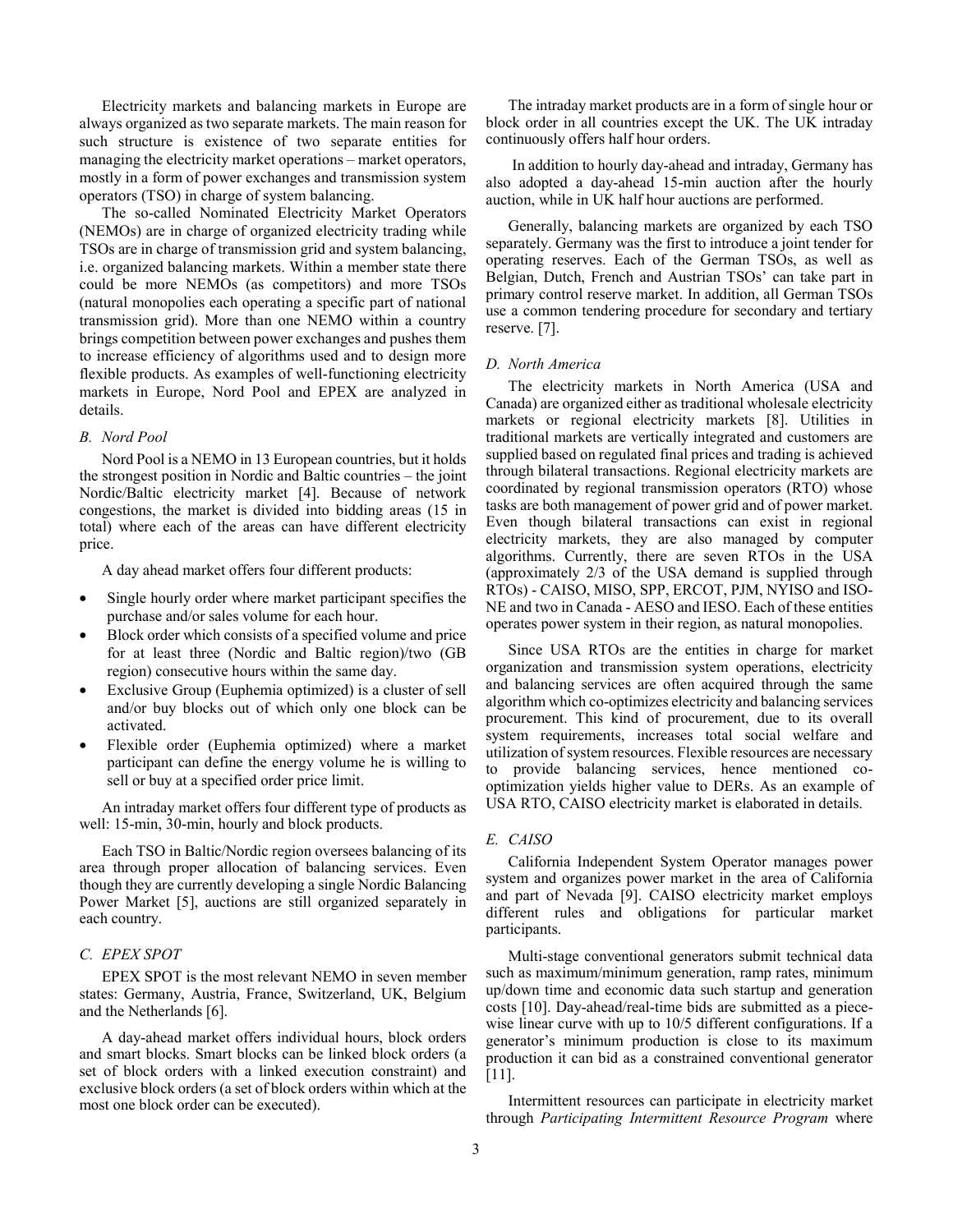they submit their forecast in a real-time market without causing additional imbalance charges when they deliver the amount of energy different than forecasted [12].

Demand can also participate in a day-ahead, real-time and balancing market as a demand response or a participating load. Customers can bid their demand response services thorough a demand service provider and earn additional profit in a dayahead and real time market. Participating loads can provide non-spinning reserve and demand reduction in the real time and balancing markets [13].

Storage units' flexibility provision can be obtained as a nongenerator resource and a pump-storage resource. Non-generator resources can act as a generator or a load, depending on the system requirements and they can be dispatched over their entire capacity range. A pump-storage acts as a load when pumping water to the higher elevation reservoirs, and as a generator when generating electricity [13]. Pump storage participation data is similar as data for the multi-stage conventional generators.

Both day-ahead and real-time markets co-optimize electricity and balancing services: regulation up/down, spinning reserve and non-spinning reserve. Regulation is automatic secondary reserve, while spinning and non-spinning reserves refer to tertiary reserve.

# *F. Australia*

Australian Energy Market Operator (AEMO) operates the National Electricity Market covering six states - Queensland, New South Wales, the Australian Capital Territory, Victoria, South Australia and Tasmania [14]. National electricity market is organized as a pool market. The rest of the country is supplied by vertically integrated companies or by trading through bilateral contracts (except WEM [15]). AEMO is both the power system operator and the market operator. Therefore, it organizes electricity and balancing markets.

AEMO calculates the electricity demand while generators are required to submit three types of bids: daily bids, default bids and re-bids. Daily bids can be regarded as a day- ahead market, while re-bids are in fact real-time market. Default bids, reflecting generators' marginal costs, are only active when no daily bids are submitted in order to maintain security of supply.

The biggest difference, as compared to the EU and USA markets, is that all bids re- submitted in 5-minute intervals,

where spot price is calculated as a half-hour average of six dispatch prices during the previous intervals.

Balancing services, commonly known as Frequency Control Ancillary Services (FCAS), are organized separately from the electricity market as eight services: regulation FCAS raise/lower, contingency FCAS fast raise/lower (6 seconds), slow raise/lower (60 seconds) and delayed raise/lower (5 minutes) [16]. Offers and bids for FCAS services are defined by generators/loads capacity already allocated for energy generation or consumption. If system FCAS requirements are not met after all submitted bids, AEMO can make changes concerning accepted bids on electricity market in order to satisfy FCAS requirements. Therefore, this process can be seen as partial co-optimization between electricity and balancing (FCAS).

## IV. COMPARISON

Bids in the EU and USA electricity markets are defined in a completely different manner. The European Commission, through the proposal of a new electricity package [1], promotes equality among all electricity market participants: conventional generators, RESs, DERs etc. A design of NEMO's is in accordance with Commission's new proposal, since the same products are available to different technologies. This means that NEMO's products are generally specified for all technologies and not technology-specific. Demand bids differentiate from supply bids in a negative sign in front of the bid. The RES also use the same products as the conventional generators despite the need to balance a difference between actually generated and forecasted generation.

The RTO design offers different programs/access for variable technologies. Conventional generators submit variable cost bids, whereas demand response bidders submit a range within which they can change their consumption. RESs do not offer bids in a conventional way, instead they offer their forecasted generation in real-time market where idea is to decrease their imbalance energy. The USA design does not promote inequality between different technologies, on the contrary, by developing more specific products it makes a market access easier for innovative market participants.

The day-ahead market in all three observed regions is similar in a way that bids (although differently observed) are submitted and market clearing price is set up for one day in advance (day-ahead market parameters can be seen in Table 2). The intraday and real-time markets are different in their approach. Some parameters are displayed in Table 3

| <b>Electricity market</b>   | <b>Gate Closure</b> | <b>Trading span</b> | <b>Bid size</b> | Smallest bid span | <b>Floor price</b> | <b>Price Cap</b> |
|-----------------------------|---------------------|---------------------|-----------------|-------------------|--------------------|------------------|
| Nord Pool                   | $12:00$ D-1         | 24 h D              | $0.1$ MW        | l hour            | $-500$<br>EUR/MWh  | 3000 EUR/MWh     |
| $EPEX -$<br>Germany/Austria | $12:00$ D-1         | 24 h D              | $0.1$ WW        | hour              | $-500$<br>EUR/MWh  | 3000<br>EUR/MWh  |
| EPEX 30 min UK              | $15:30$ D-1         | 48 half hour D      | $0.1$ MW        | $30 \text{ min}$  | $-500$<br>EUR/MWh  | 3000<br>EUR/MWh  |
| EPEX 15 min<br>Germany      | $15:00$ D-1         | 96 quarter hour D   | $0.1$ MW        | $15 \text{ min}$  | $-3000$<br>EUR/MWh | 3000<br>EUR/MWh  |
| <b>CAISO</b>                | $10:00$ D-1         | 24 h D              |                 | hour              |                    | \$1000 /MWh      |
| <b>AEMO</b>                 | $12:30$ D-1         | 24 h D              |                 | 5 min             | $-$1000/MWh$       | \$12,500 / MWh   |

Table 2 Market parameters comparison – day-ahead market